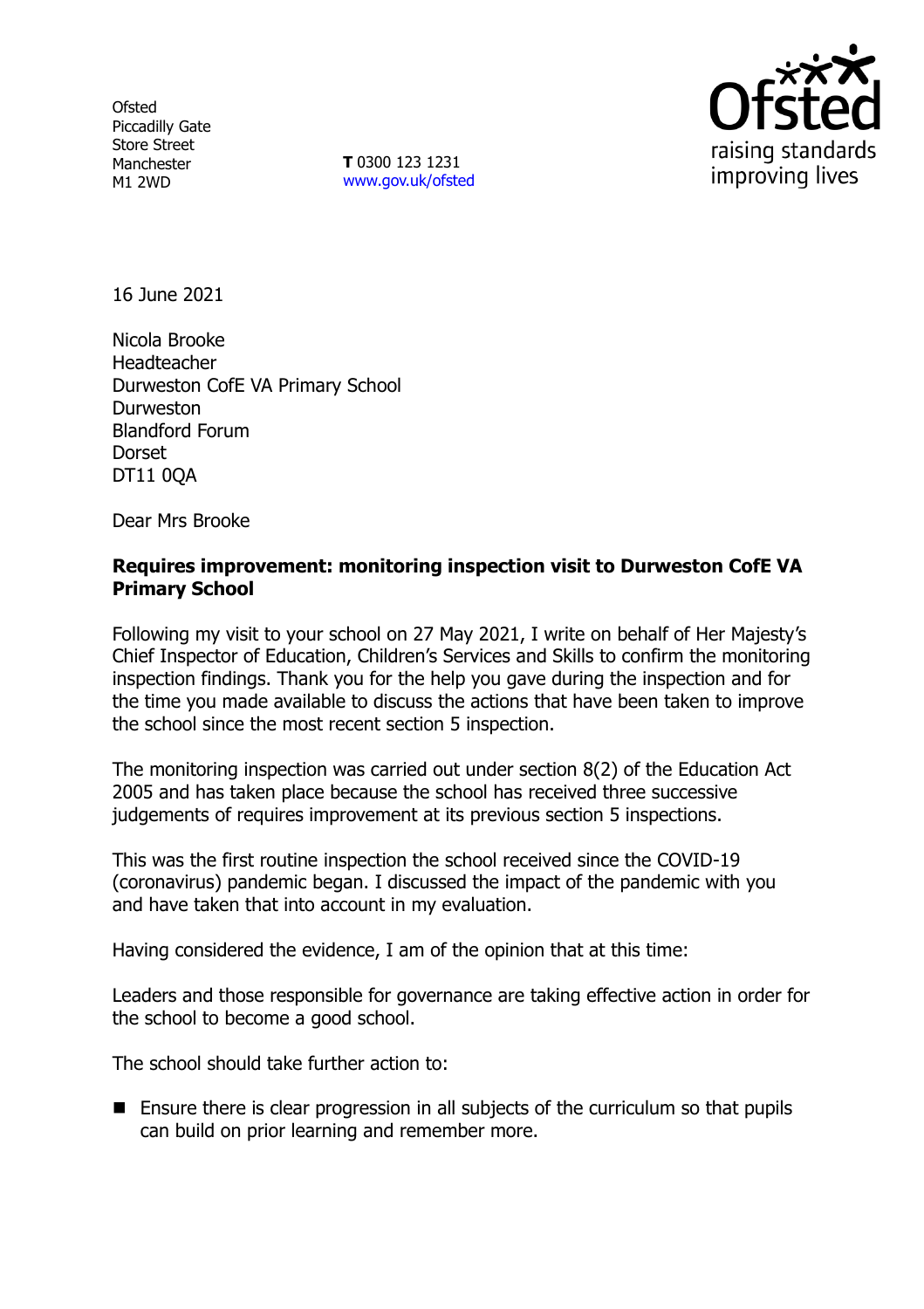

# **Context**

A new chair of governors was appointed in September 2020.

## **Main findings**

You have raised expectations of staff successfully. Staff value your leadership highly. You have restored the community's belief in the school. Parents speak warmly of the school and praise the work done during COVID-19 lockdowns. In the Ofsted survey, Parent View, 100% of parents would recommend the school.

The school is calm and orderly. Pupils are polite and respectful. They appreciate their school and enjoy learning.

Pupils' progress in mathematics is stronger than at the last full inspection. Teachers have secure subject knowledge and are effective in their teaching strategies.

You make sure pupils learn phonics systematically. This helps pupils, even those who struggle to read, decode words correctly. Teachers check the reading of pupils in key stage 2 so that their book choices are appropriate for their reading ability. Teachers read to pupils in every class to extend pupils' vocabulary.

The curriculum, in other subjects, is at various stages of development. COVID-19 hindered the progress of this work. Older pupils are learning science that will help them when they get to secondary school. However, in some subjects, pupils are not building on prior learning in a way that will help them to know and remember more. In such a small school, teachers are leaders of several subjects. You take care to plan training in curriculum areas sensitively. Subject leaders are working with you to develop progression maps in the subjects.

The special educational needs coordinator is well trained and passionate about her work with pupils with special educational needs and/or disabilities (SEND). She communicates effectively with staff and parents to ensure that pupils with SEND achieve their potential.

You and the new chair of governors have allocated roles for each governor. This enables a comprehensive oversight of the impact of actions taken. Responsibility and communication among governors have improved. They are developing their strategic expertise which will provide you with much-needed support.

### **Additional support**

The personnel from the local authority linked to the school have changed several times. This cannot be helped, but it delays the allocation of effective support for the school. There have been four SEND advisers since you took up post. A new school improvement adviser was appointed in January 2021.